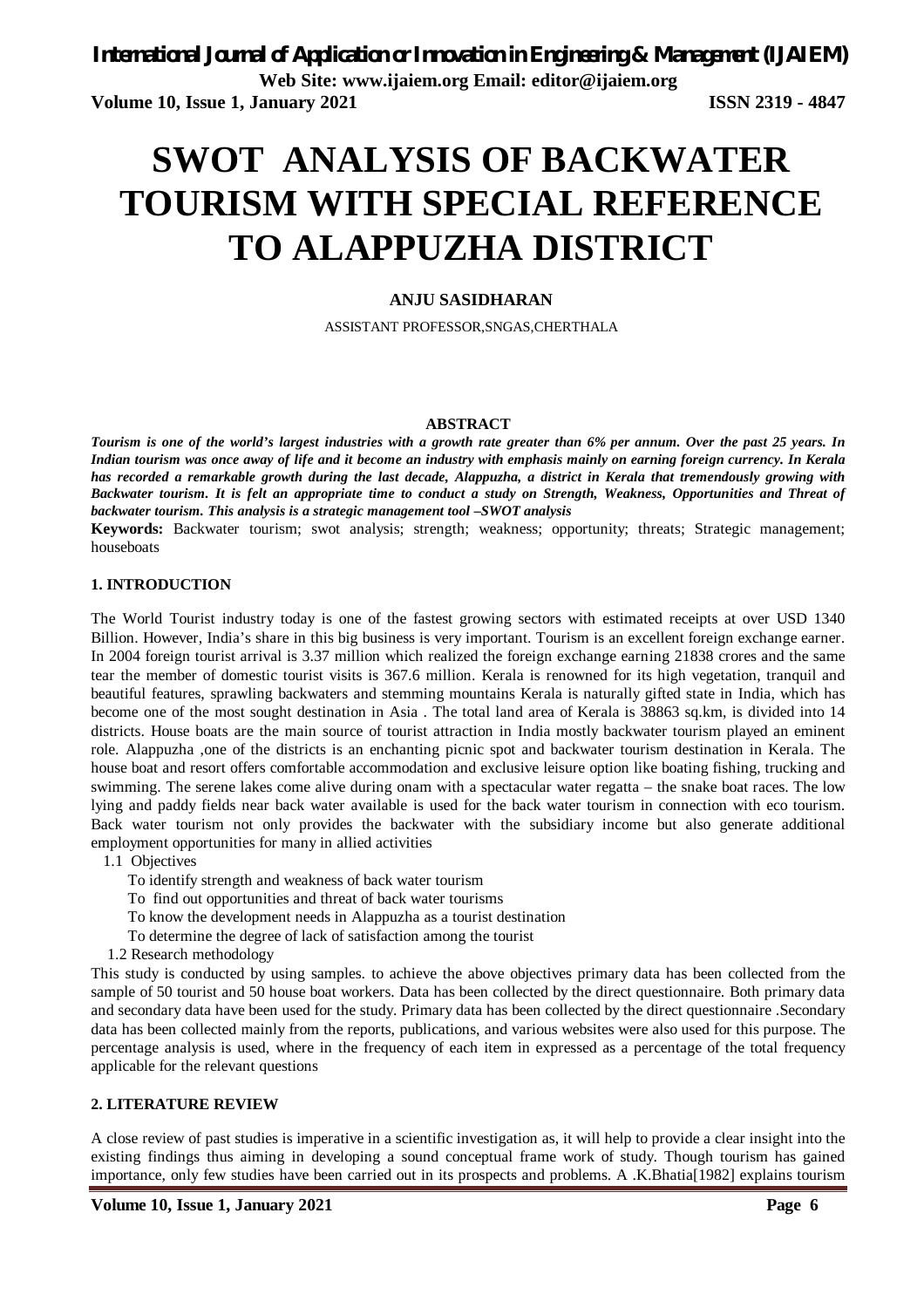## **Volume 10, Issue 1, January 2021 ISSN 2319 - 4847**

as a composite phenomenon which embraces the incidence of a mobile population of travelers who are strangers to the places they visit. Van Doorn.J.W.[1979] in The Developing Countries ,are they really affected by tourism suggests that evaluation of the tourism development will be possible through the frame work of the level of development reached by the country or area concerned. Nalini Netto "Tourism in Kerala Kerala economy in the post liberalization period", [2004] also conducted s study on the performance of tourism sector in the state. She also found that tourism has emerged as the single largest net earner of foreign exchange and it is a highly employment generating sector

Backwaters in Kerala are a network of 1500 km of canals both manmade and natural, 44 rivers and 5 big lakes extending from one end of Kerala to the other. Backwaters are one of the major tourism product of kerala , being unique to the state. Traditionally used as one of main transport alleys, today backwaters offer a rejuvenating experience for tourists visiting Kerala. The backwater can be explored by hiring a boat for one or several days . If you go for more than a day, the boat usually comes with a navigator and a cook, which provide you with various facilities when exploring the backwaters . As major rivers and the streams that flow within Kerala drains themselves into backwaters regions, resulting in creation of several small land strips, lagoons, islands etc which opens to sea at few areas. Thus backwaters are one of the largest fresh water sources and rich in marine habitat as well as add to natural beauty .The most beautiful and accessible part of the backwaters is the Ashtamudi Lake and Vembanad lake. In Alappuzha the backwater tourism is through vembanad lake. House boat tourism is the most popular activity in backwaters, with several large kettuvallams , which is traditional rice boats now converted into floating hotels . Apart from kettuvallams ,large cruisers and yatch also operates . The unique and perfect way to explore Kerala backwaters is through the attractive and traditional house boats. Being on board relaxing and enjoying the amenities of a five-star hotel we can get the glimpses of the beautiful surroundings, experience the tranquil backwaters, listen to the blended melody of birds chirps and splashes of water , admits lush greenery .Therefore, the unique combination of Kerala houseboat and pristine backwaters will provide a great experience , which we can cherish throughout our life. Boating is the best way to go around the region, since of course cars can't navigate the waters. Apart from tourist house-boats, regular mechanized ferries operated by Kerala State Inland Navigation Company (KSINC) and traditional country-side canoes also operate in the region, interconnecting various small island and strips of land. Recently many houseboat operates started innovative programs to engage guests by providing them fishing at the backwaters and allowing guests to make a catch and eat it according their style of cooking .Likewise, many houseboats are anchor at local vegetable markets and allow guests to choose their vegetables to cook food as per their choice. Likewise in the evening house boats are anchored near local toddy shops where guest can treat themselves with traditional Kerala palm toddies and shop special snacks. Most of houseboats are relatively safer with excellent safety track record and all houseboats have trained lifeguards. Yet precaution must be taken, as the backwaters are quite deep and even expert swimmers find it difficult to swim here. Swim in the areas authorized by lifeguards. Never swim in evening and early morning. Being waterborne area, mosquitoes are common hence mosquito repellents shall be must. Backwater tourism though a very profitable business activity requires every huge capital investment in the beginning . The princely earning backwater tourism and the resultant huge profits within a short period is the main encouragement and attraction of the business

#### **3. ANALYSIS**

|          | 3.1 TABLE SHOWING NATIONALITY OF THE TOON |                 |           |  |
|----------|-------------------------------------------|-----------------|-----------|--|
| 1. SL NO | <b>NATIONALITY</b>                        | NO OF           | PERCENTAG |  |
|          |                                           | <b>TOURISTS</b> | E.        |  |
|          | UK                                        | 15              | 30%       |  |
| 2        | <b>USA</b>                                |                 | 16%       |  |
| 3        | France                                    |                 | 12%       |  |
|          | Canada                                    |                 | 18%       |  |
|          | Japan                                     |                 | 10%       |  |
|          | Other countries                           | 2               | 4%        |  |
|          | Domestic                                  |                 | 10%       |  |
|          | Total                                     | 50              | 100%      |  |

#### **3.1 TABLE SHOWING NATIONALITY OF THE TOURISTS**

#### **3.2 TABLE SHOWING TOURISTS OPINION ABOUT HOUSE BOATING IN ALPPUZHA**

| SL NO | <b>OPINION</b> | NO OF           | <b>PERCENTAG</b> |
|-------|----------------|-----------------|------------------|
|       |                | <b>TOURISTS</b> |                  |
|       | Excellent      | 25              | 50%              |
|       | Good           |                 | 34%              |
|       | Average        |                 | 16%              |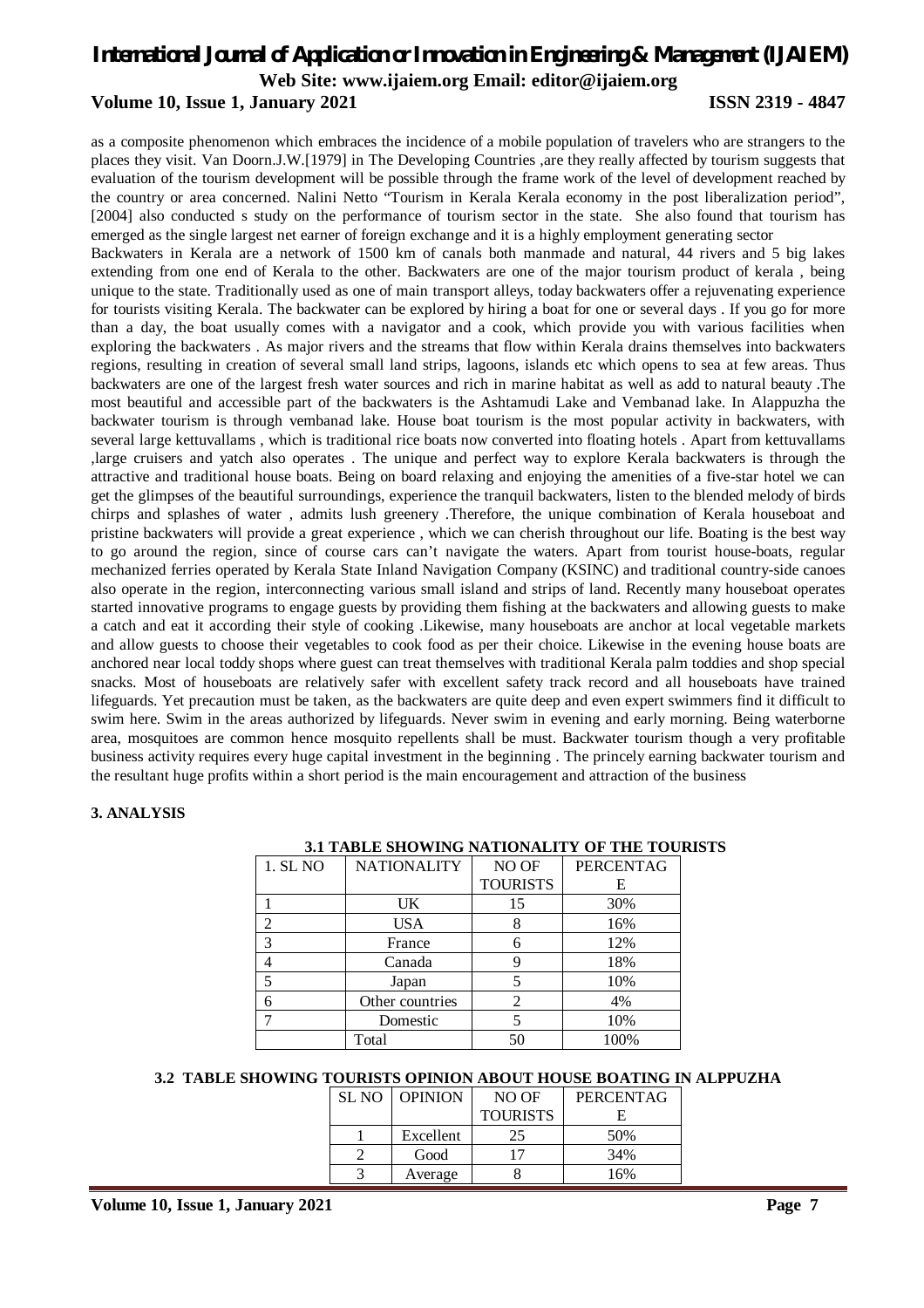**Volume 10, Issue 1, January 2021 ISSN 2319 - 4847** 

| $\sim$ $\sim$ $\sim$<br>ЮΙ<br>v |         | $\Omega$ |
|---------------------------------|---------|----------|
|                                 | 50<br>v | 100%     |

## **3.3 TABLE SHOWING TOURIST OPINION ABOUT ENTERTAINMENT PROGRAMS**

| <b>SL NO</b> | <b>OPINION</b> | NO OF           | <b>PERCENTAG</b> |
|--------------|----------------|-----------------|------------------|
|              |                | <b>TOURISTS</b> | F.               |
|              | Excellent      |                 | 16%              |
|              | Good           | 25              | 50%              |
| 3            | Average        | 17              | 34%              |
|              | Poor           |                 | 0%               |
|              | Total          | 50              | 100%             |

## **3.4 TABLE SHOWING TOURIST OPINION ABOUT FOOD AND ACCOMODATION**

| SL <sub>NO</sub> | <b>OPINION</b> | NO OF          | <b>PERCENTAG</b> |
|------------------|----------------|----------------|------------------|
|                  |                | <b>TOURIST</b> | F.               |
|                  | Excellent      | 40             | 80%              |
|                  | Good           |                | 10%              |
|                  | Average        |                | 6%               |
|                  | Poor           |                | 4%               |
|                  | Total          | 50             | 100%             |

#### **3.5 TABLE SHOWING TOURIST OPINION ABOUT SECUTITY IN BOATING**

| <b>SL NO</b> | <b>OPINION</b> | NO OF          | <b>PERCENTAG</b> |
|--------------|----------------|----------------|------------------|
|              |                | <b>TOURIST</b> | Е                |
|              | Excellent      |                | 10%              |
|              | Good           | 10             | 20%              |
|              | Average        | 20             | 40%              |
|              | Poor           | 15             | 30%              |
|              | Total          | 50             | 100%             |

### **3.6 TABLE SHOWING OWNERSHIP OF BOAT**

| SL NO | <b>TYPE OF</b>    | NO OF              | <b>PERCENTAG</b> |
|-------|-------------------|--------------------|------------------|
|       | <b>POSSESSION</b> | <b>RESPONDENTS</b> |                  |
|       | Own Boat          | 25                 | 50%              |
|       | Lease             |                    | 40%              |
|       | Partnership       |                    | 10%              |
|       | Total             |                    | 100%             |

#### **3.7 TABLE SHOWING CATEGORY OF BOATS**

| <b>SL NO   CATEGORY</b> | NO OF              | <b>PERCENTAG</b> |
|-------------------------|--------------------|------------------|
|                         | <b>RESPONDENTS</b> |                  |
| 2 Star                  |                    | 10%              |
| 3 Star                  | 20                 | 40%              |
| 4 Star                  | 24                 | 48%              |
| 5 Star                  |                    | 2%               |
| Total                   |                    | 100%             |

#### **3.8 TABLE SHOWING DURATION OF STAY IN BACKWATER TOURISM CENTRES**

|  | SL NO   NO OF DAYS | NO OF              | PERCENTAGE |
|--|--------------------|--------------------|------------|
|  |                    | <b>RESPONDENTS</b> |            |
|  |                    |                    |            |
|  | በ-7                |                    | 24%        |
|  | $8 - 14$           |                    | 40%        |
|  | $15 - 21$          |                    | 16%        |
|  | $22 - 28$          |                    | 20%        |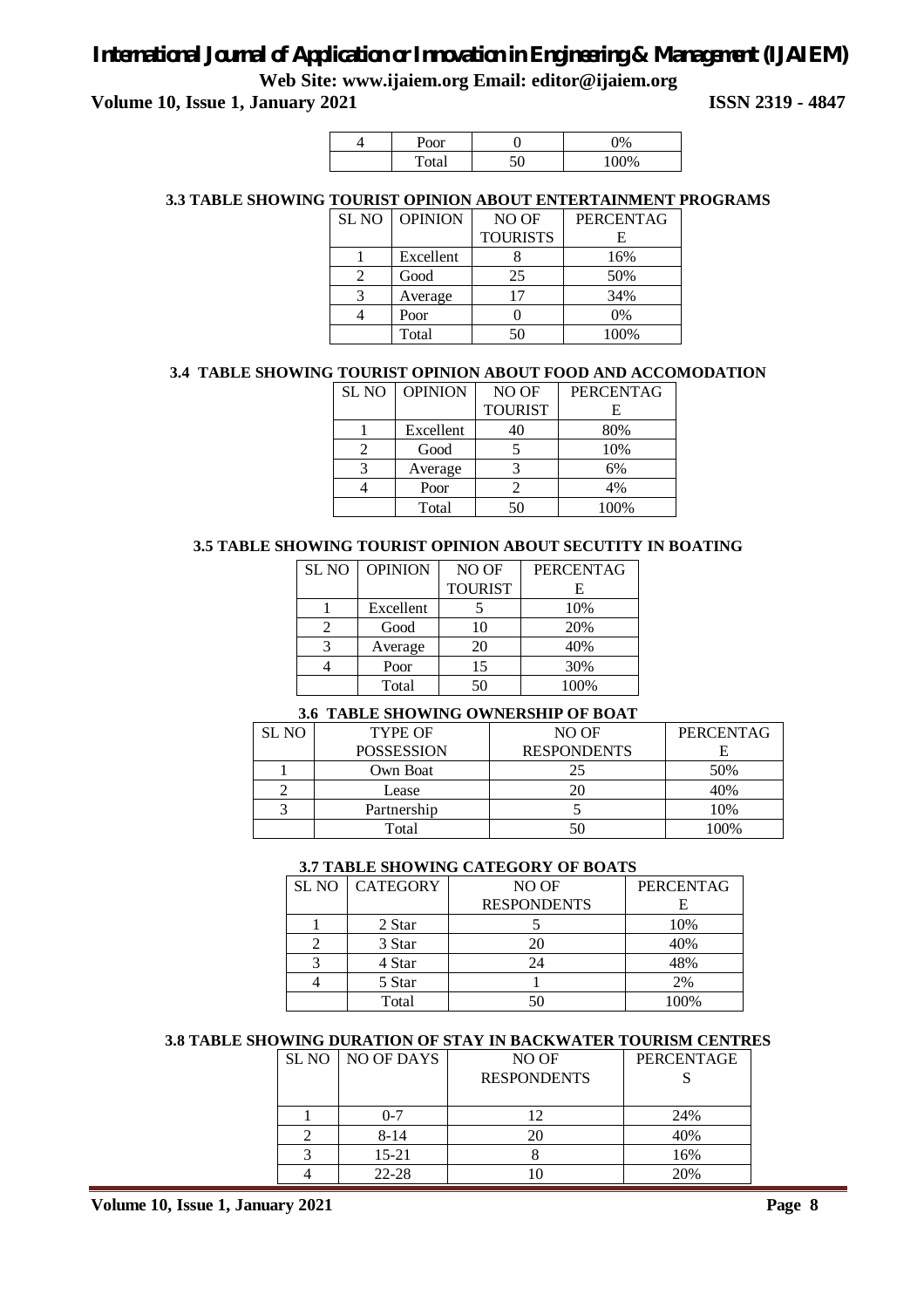**Volume 10, Issue 1, January 2021 ISSN 2319 - 4847** 

| . |  |  |
|---|--|--|
|---|--|--|

| TABLE SHOWING THE AMOUNT INVESTED IN HOUSE BOATS |                    |                    |                  |  |
|--------------------------------------------------|--------------------|--------------------|------------------|--|
| SL <sub>NO</sub>                                 | <b>AMOUNT</b>      | NO OF              | <b>PERCENTAG</b> |  |
|                                                  | <b>INVESTED</b>    | <b>RESPONDENTS</b> | E                |  |
|                                                  | Less than 60 lakhs |                    | 10%              |  |
|                                                  | 60 lakhs -80 lakhs | 20                 | 40%              |  |
|                                                  | 80 lakhs -1 crore  | 16                 | 32%              |  |
|                                                  | More than 1 crore  |                    | 18%              |  |
|                                                  | Total              |                    | 00%              |  |

#### **3.9 TABLE SHOWING THE AMOUNT INVESTED IN HOUSE BOATS**

## **4 SWOT ANALYSIS**

Swot analysis is an acronym for Strength, Weakness, Opportunities and Threats. It is a strategic management tool for analysis involve in the project or in a business venture. As such SWOT analysis is a systematic study of identified action of all those aspects and strategies that best suit the individual firms' position in a given situation

Strength: Backwater tourism is one of the profits making sectors in Kerala tourism. Alappuzha backwater tourism enjoys a reputation of for many years. Alappuzha possesses largest back water chain in Kerala. Also had highly skilled and professional managers at the top level in this sector got worldwide recognition

Weakness: Lack of delegation of authority, planning, improper implementation of program me. The pricing strategy is not affordable by common man. Absence of clear and well defined policies, inadequate infrastructure to match the expectation lack of professionalism and expertise in preparation of tourism plan are the major drawback

Opportunities: Backwater tourism is one of the fast growing industries in the world with new products which is becoming more and more popular offers new opportunities and new markets. The awareness and attitude of people towards back water tourism is very much conductive to the growth of tourism in the state. The state specific features like high literacy rate, high position in human development index offers sufficient opportunities for the development of backwater tourism. Vast untapped potential can be seen in the heritage tourism, backwater tourism, eco-friendly tourism, health tourism and pilgrimage tourism. Good brand image of the God's own country for targeting high spending up market tourist.

Threat: Various social organizations do not support. Tourism development due to the fear that it will be disturb the environmental balances and cultural heritage of the state. Existence of unethical traders in and out tourism centers. Restrictive airline policy of the government of India made a negative attitude towards tourism. Unbridled and indiscriminate growth of the tourism will lead problems of pollution, environmental and ecological hazards and cultural degradation. Over emphasis on tourism alone be lead to economic recession in period of down turn 5 CONCLUSIONS

Tourism is a highly developed economic activity. It is very useful for all countries particularly the developing nations it is also for this reason that the central and the state Governments in India are taking keen interest in promotion of tourism. Coming to the social benefits of tourism it provides numerous employment opportunities also helps in distribution of wealth. The movement of tourists developed to developing nations or from developed area to under developed areas within the same country leads to balancing the socio –economic structure through transfer funds. It has a great social contribution by way of bringing people together who belong to different cultural, social and economic background. It thus helps to develop international relations, better understanding about different reactions and creates feeling of natural oneness among people. It contributes to the foreign exchange earnings through the influence of foreign tourists. India had a mixed experience in this sector and its share of global tourism is not very high. India possesses all these vital attributes that wanted for the satisfaction tourists. The state, Kerala is blessed with unmatched natural diversity that provides immense scope of tourism. A recent development in the field of back water tourism is spread of modern scientific methods and among them extensive method is more popular. Backwater tourisms has become is an important economic activity of people mainly for the reason that it is profitable business, which guarantees employment to the unemployed.

#### **Reference**

- [1] A.K. Bhatia "Tourism Development Principles and Practice" [1982]
- [2] Van doorn.J.W "The developing Countries" .[1979]
- [3] Damodar N Gujarathi "Basic Econometrics"
- [4] Nalini Netto "Tourism In Kerala-Kerala Economy In the Post Liberalization Period [2004]